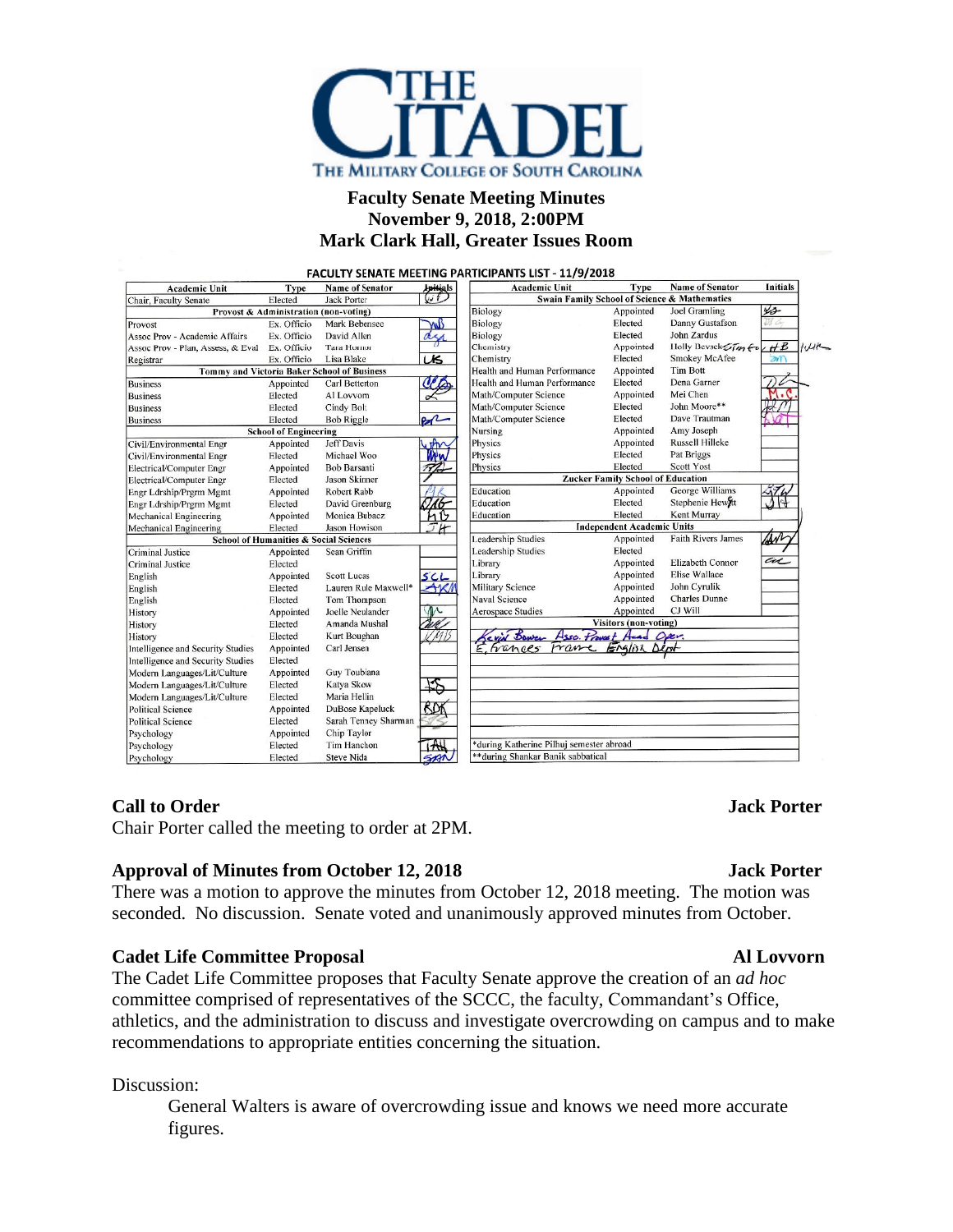Mark Bebensee explained that the Administration received faculty input and it appears this is a one-time problem and should not continue.

A number of faculty brought up the new lunch schedule and desired to know if that change is permanent. Explained the new lunch/additional class schedule is a permanent change at least through the replacement of Capers Hall. Provost Bebensee noted that department and faculty have open times to meet on Tuesdays and Thursdays from 12:30 – 1:20. Further comments brought up the new lunch and noon class times and the effects on club meetings. Many members expressed that club meetings are not taking place, it's difficult to schedule guest speakers, and cadets are missing out on out-of-class educational opportunities. Members also are hearing cadets are hungry and are snacking more in class.

Suggestion was made to have cadets construct their schedules to leave the Friday noon time hour open for club meetings.

Chair called for a vote to approve the creation of *ad hoc* Quality of Life Committee. Senate voted. Unanimously approved proposal.

# **Weather Contingency Plan Update Kevin Kevin Kevin Bower**

The committee has met once and is working on two proposals:

- One for Fall semester if we miss 5 days and if we miss more than 3 days.
- The other proposal is for the Spring semester if we miss 5 days and more than 3 days.

This committee is coordinating with the Commandant's and athletics departments.

Looking to have proposals completed by December.

Verified that we are meeting our legal obligation in the Spring as long as there is something scheduled during the final exam periods.

Suggestion was brought up to encourage the administration to reduce the number of times classes are cancelled for campus events such as Leadership Day. No vote required.

# **Provost Search Update Al Lovvorn**

Provost candidate visits to campus

- 1. Skype interviews have been conducted.
- 2. Four candidates have been selected.
- 3. Campus visits scheduled the week of November  $12<sup>th</sup>$
- 4. Each candidate will provide presentations to faculty and staff at 1:45 in Bond Room 165 Monday through Thursday. This is our opportunity to learn about candidates and ask questions.
- 5. The presentations will be recorded by multi-media if members are unable to attend presentation sessions.
- 6. Looking to have Provost here by January.

No vote required.

# **Financial Affairs Committee Update Kurt Kurt** Boughan

This committee has met once and discussed SHSS salaries. They've obtained peer institution salary studies which are different from the institutions used for the previous salary study. This committee will be contacting Deans and obtaining their input on the list to ensure it is comprehensive and equal.

The committee will have another meeting to review proposal before the semester ends. No vote required.

# **Gen Ed Update David Allen**

Two things to focus on for Fall of 2018: 1. Develop maps for degree programs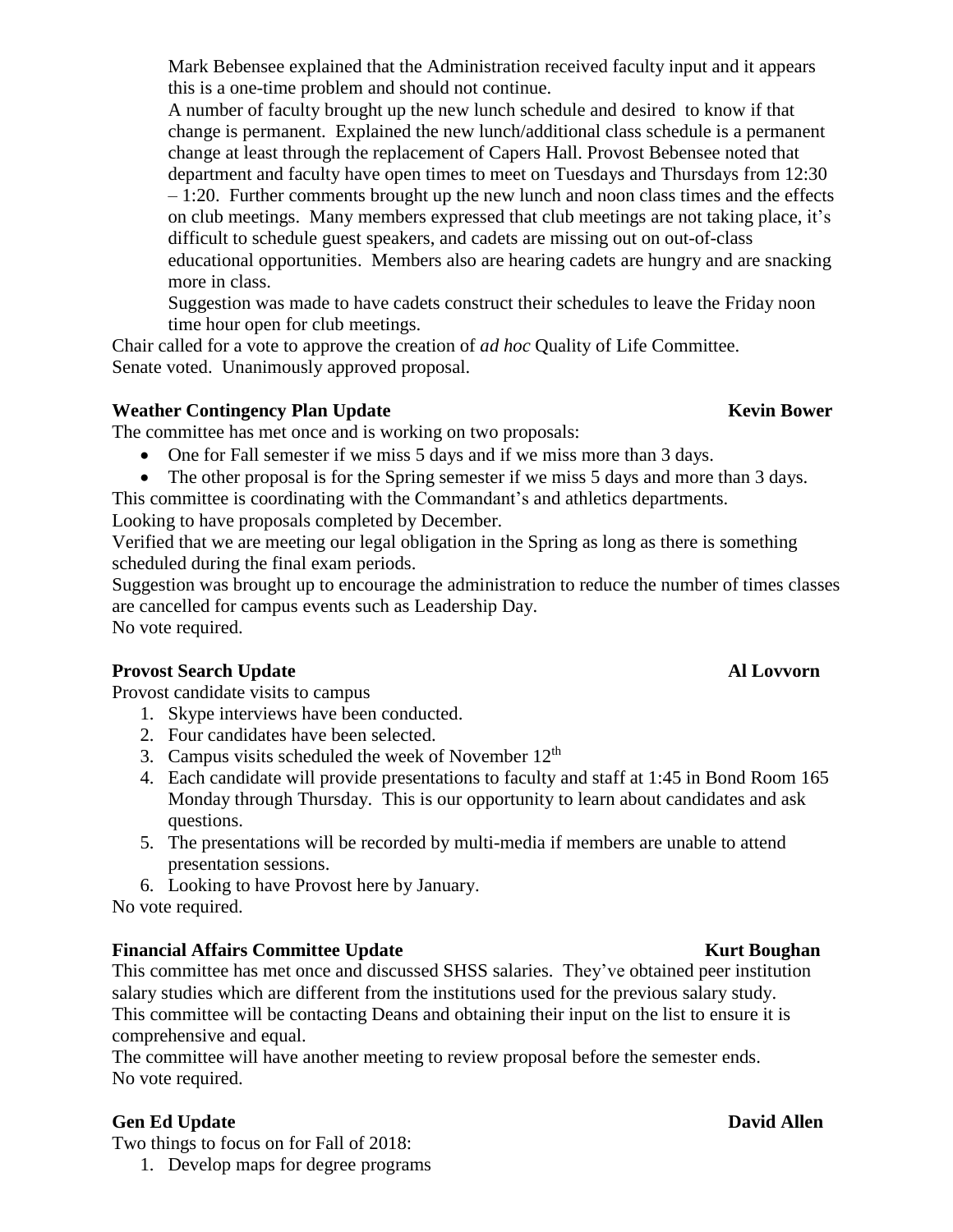2. Adoption by Faculty Senate by Spring to ensure the catalogue will be updated for the Fall.

Departments are making good progress developing degree maps. If your department head hasn't begun this process please do so. School of Business has made excellent progress if you'd like to see examples.

Piloting freshman seminar classes next semester and enrollment is looking good. Pushing to have specific time slots for general education periods for Fall of 2019. They should not be during the noon time classes.

Department heads will need to determine which of their faculty will teaching Gen Ed classes.

Focus for Fall 2019

- 1. Keeping up with the freshman seminar
- 2. Will need 20 plus people working in pairs in the Fall
- 3. Looking to have faculty trained, ready, and line everything up by February. The name or the partner aren't required by February just the numbers.

Introduction of the strands – do not know what the strands are yet. Need to establish the architecture of the strands. Looking to debut draft at the end of November, name strands in the Spring, develop classes, provide training, and pilot strands in the Spring of 2020.

Deadlines – the Undergraduate Curriculum Committee will need time to review and Faculty Senate will also review and approve. Senate to approve by March.

### **Faculty Governance Committee Update Jack Porter**

Revisions to Faculty Manual

The committee will address obvious shortcomings and inaccuracies first with approval in the Spring semester.

Once that is completed, the committee will conduct a much more substantive review and reach out to respective departments to obtain accurate information.

No vote required.

### **Update from Provost** Mark Bebensee

Two new departments have been created:

- 1. Department of Mathematical Sciences, Dept. head: Dr. Mei Chen
- 2. Cybersecurity and Computer Science, Interim Dept. head: Dr. John Moore

### **Senate Announcements** Senators

David Allen discussed the revised submittal procedures for annual faculty reviews.

This year there is a new format for the PDS. All members of the full-time faculty holding rank as Instructor, Assistant Professor, Associate Professor, or Professor will need to compile an Annual Faculty Data Portfolio, submitted and evaluated on Taskstream.

The new Taskstream Portfolio should streamline the review process for faculty while ensuring that department heads and deans get all the information they need to write soundly reasoned evaluations.

How does the new Annual Faculty Data Portfolio differ from the old PDS?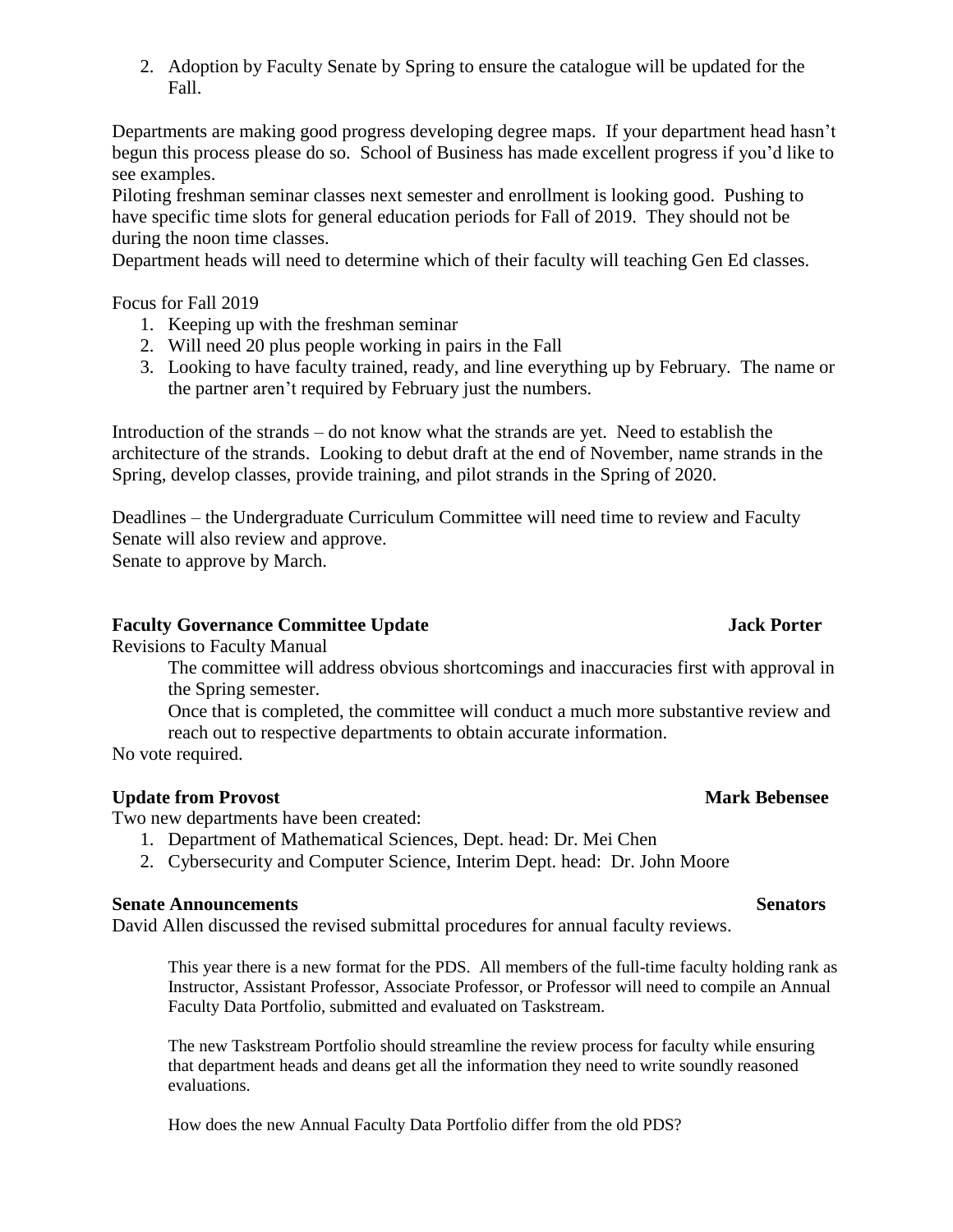Once inside the Portfolio, the faculty member will see headings for Teaching, Research, and Service. The Research and Service windows are very similar to what was in the PDS. The faculty member indicates the kind of service (for the college, the academic discipline, the community, etc.) or research (presentation, article, book, grant, etc.) and then provides a citation. There will be enough boxes in these two areas for the faculty members to list whatever they need to list.

The Teaching area is what is most different from the current PDS.

The faculty member will be asked to provide the following:

- · A list of all classes he or she taught during the calendar year
- · The student evaluation report from each class
- · A copy of the syllabus for each class
- · A copy of the final exam or comprehensive project assigned in each class

There will also be a place in the Teaching window for two new items:

- Class observation reports. These observation reports may be from department heads or other departmental/school colleagues, generated as part of the tenure and promotion process or for post-tenure reviews. They may be from colleagues in CEITL&DE, generated for the Quality Matters online review or for a different professional development activity. (The observation reports are listed as "optional" components of the new Portfolio, because everyone might not have a report to submit this year.)
- Grade distribution reports. These reports will be prepared by Institutional Research for each class taught by the faculty member during the year. Contained in each class report will be the class GPA and a chart showing the grade distribution (number of A's, B's, etc.) for the class.

Also in the Professional Data Portfolio is an evaluator's rubric and a window for the evaluation itself, and then a window for the faculty member to use if he or she wants to respond to the evaluation. One change here is that the evaluator will need to provide evaluations for each of the three areas as well as the over-all evaluation. (This has been the practice in some departments, but not all.)

The whole Taskstream submission process is not particularly difficult. It is going to take some time to get everyone up to speed on the program, so we're changing the deadline for annual reviews.

#### Timeline:

- By November 16: "Annual Faculty Data Portfolio" available online for faculty currently established in Taskstream
- By December 3: "Annual Faculty Data Portfolio" available online for faculty new to Taskstream
- During December & January: Training on using Taskstream available to faculty new to Taskstream (days & times TBA)
- By 4 February: Faculty portfolios completed and submitted for evaluation

#### Discussion:

 Members are concerned the Senate did not get an opportunity to review this new process before it had been adopted. Deans were informed but not the faculty. Faculty only found out through email and not very pleased with that.